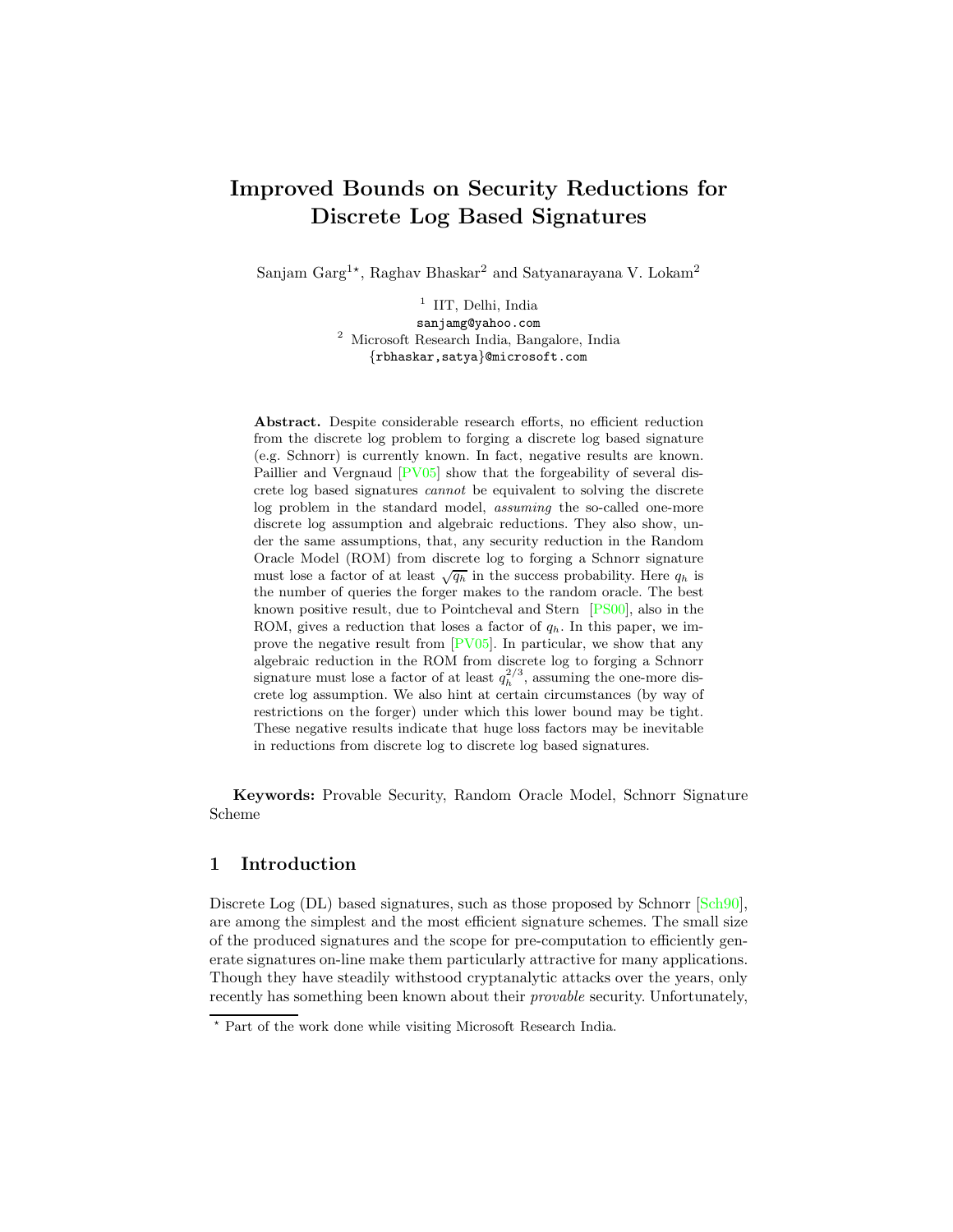as we discuss below, this knowledge seems to derive largely from negative results. The best known positive result, due to Pointcheval and Stern [\[PS96,](#page-14-0)[PS00\]](#page-15-1), is a security reduction from the Discrete Log (DL) problem to forging a Schnorr sig-nature in the Random Oracle Model (ROM) [\[BR93\]](#page-14-1). Their reduction rewinds a forger algorithm and uses a certain Forking Lemma to obtain two distinct forgeries on the same message which permits it to solve the discrete log problem. However, the reduction incurs a loss factor in efficiency in the sense that the obtained DL solver will lose a factor of  $q_h$  either in time complexity or success probability as compared to the forger. Here  $q_h$  is the number of queries the forger makes to the random oracle. Despite several efforts, no better reduction is known in the ROM. Nor is any reduction known at all in the Standard model. This situation remained until a major result was obtained in 2005 by Paillier and Vergnaud. In [\[PV05\]](#page-15-0), they showed that no efficient reduction can exist in the standard model from DL to forging a Schnorr signature,  $assuming^3$  $assuming^3$  (i) the so-called n-DL problem is hard (also called the one-more discrete log assumption) and (ii) the reduction is algebraic. (We explain both these notions a bit more in Section [2.](#page-2-0)) This indicates that the discrete log problem and forgeability of Schnorr signatures are unlikely to be equivalent in the standard model. A similar situation is known to exist in the case of RSA, by a result due to Boneh and Venkatesan [\[BV98\]](#page-14-2) (where they also consider reductions similar to algebraic reductions). In the ROM, [\[PV05\]](#page-15-0) also proved that any algebraic reduction must lose a factor of at least  $\sqrt{q_h}$  in its success probability if it were to convert an efficient forger of the Schnorr signature scheme into an efficient DLsolver, again assuming that  $n$ -DL is hard. Thus, there remained a gap between the lower bound of  $\sqrt{q_h}$  and the upper bound of  $q_h$  on the loss factor of algebraic reductions in the ROM from DL to forging Schnorr signatures. This paper is an attempt to close this gap.

**Our Contributions:** We improve the lower bound from  $\sqrt{q_h}$  to  $q_h^{2/3}$  $h^{\frac{2}{3}}$ . More precisely, we show that any efficient algebraic reduction from DL to forging (a universal forger under key-only attack) a Schnorr signature scheme must lose a factor of  $q_h^{2/3}$  $h_h^{2/3}$  in its success probability, assuming that the *n*-DL problem is hard. Our proof, as in [\[PV05\]](#page-15-0), constructs a meta-reduction that uses the supposed algebraic reduction converting a forger into a DL-solver to solve the n-DL problem. In this process, the meta-reduction needs to simulate the forger (or adversary) that is used by the reduction. Our improvement hinges on a more careful construction of this simulation and a more refined analysis of the success probability of the meta-reduction in this simulation. In this analysis, we make use of known estimates [\[Pil90\]](#page-14-3) on the expected length of a longest increasing subsequence of a random sequence. The adversary (simulated by the meta-reduction) in our lower bound proof has a certain structure. We observe that a reduction in the ROM that exploits an adversary adhering to such structure can indeed solve DL with a loss factor of at most  $q_h^{2/3}$  $h^{2/3}$ , i.e., under these restrictions on the forger, our lower bound is tight. These insights and our concrete lower bound indicate that

<span id="page-1-0"></span><sup>3</sup> Obviously, given our state of knowledge on lower bounds, some assumption is needed for such impossibility results.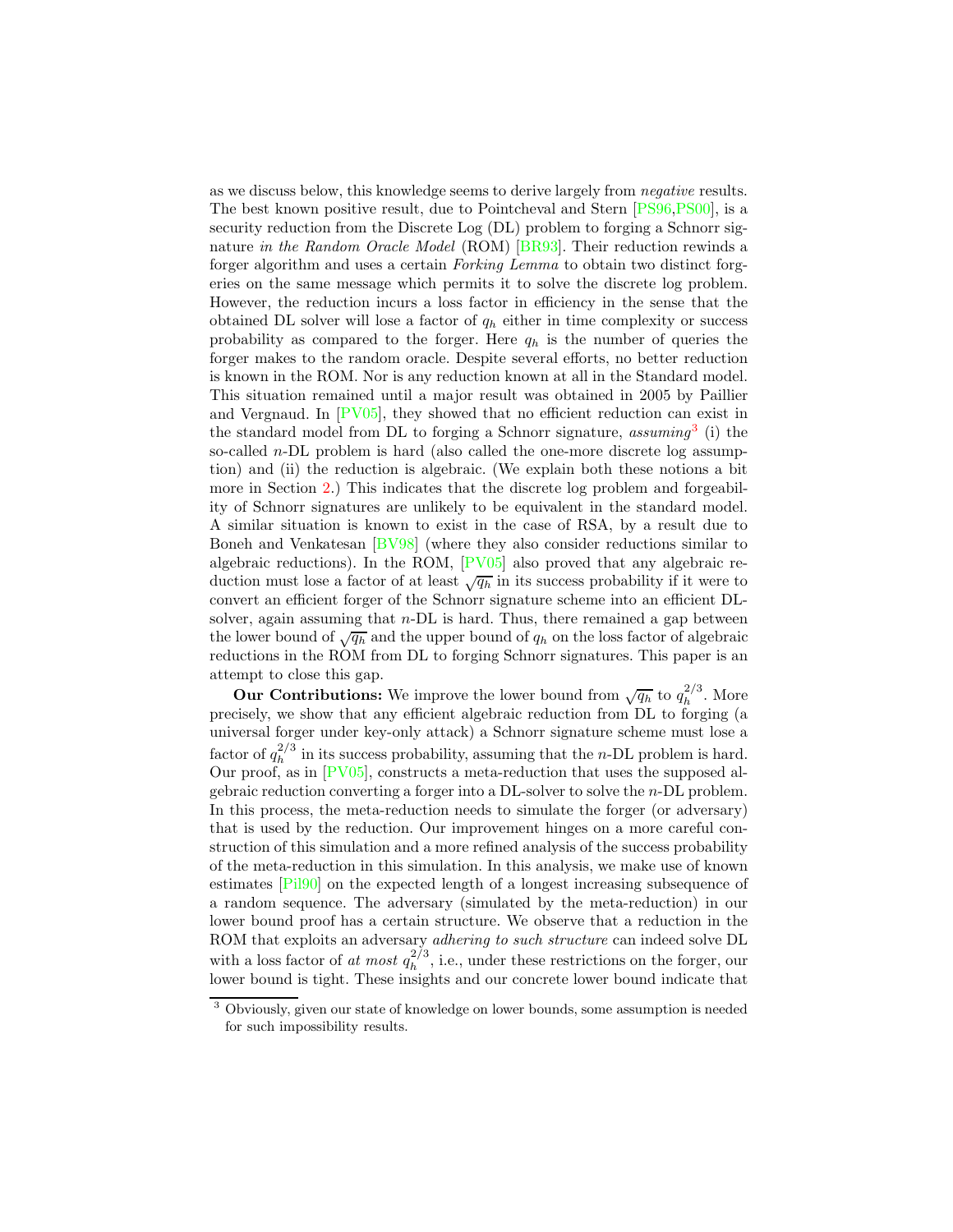huge loss factors may be inevitable, even in the ROM, in security reductions that convert a Schnorr-forger into a DL-solver. In other words, while forging Schnorr signatures and extracting discrete logs are known to be equivalent in the sense of polynomial time reductions in the ROM, the loss factors incurred in such reductions might be impractically large (under certain assumptions, as always). We note that proving negative results on security reductions (such as lower bounds on loss factors) in the Random Oracle Model is a harder task than in the standard model.

While we state and prove our results for the Schnorr signature scheme, they are valid for many schemes based on the discrete log problem. This follows from the same arguments as in  $[PV05]$  since we use the same meta-reduction.

The rest of the paper is organized as follows: In Section [2,](#page-2-0) we review some definitions and present technical preliminaries. In Section [3,](#page-4-0) we provide the main result which shows that any reduction from the Discrete Log problem to forgeability of Schnorr signatures must lose a factor of  $q_h^{2/3}$  $h^2$  in its success probability and comment on the tightness of the result. In Section [4](#page-14-4) we state conclusions and mention some open problems.

#### <span id="page-2-0"></span>2 Preliminaries

Let  $\mathbb{G} = \langle g \rangle$  be a group of prime order q generated by g.

**Definition 1** (DL Problem). Given  $r \in \mathbb{G}$ , computing  $k \in \mathbb{Z}_q$  such that  $r = g^k$ is known as the Discrete Log (DL) problem over the group G.

A probabilistic algorithm A is said to be an  $(\varepsilon, \tau)$ -solver for DL if

$$
\Pr_{k \stackrel{\$}{\sim} \mathbb{Z}_q} \left[ \mathcal{A}(g^k) = k \right] \ge \varepsilon,
$$

where the probability is taken over the random tape of  $A$  and random choices of k and A stops after time at most  $\tau$ .

The  $(\varepsilon, \tau)$ -discrete log assumption (for group G) says that no  $(\varepsilon, \tau)$ -solver can exist for DL over G. The (asymptotic)  $DL-assumption$  says that the  $(\varepsilon, \tau)$ discrete log assumption holds whenever  $\tau = \text{poly}(\log q)$  and  $\varepsilon$  is a non-negligible function of  $\log q$ .

**Definition 2** (*n*-DL Problem). Given an  $(n + 1)$ -tuple  $(r_0, r_1, \ldots, r_n)$  of distinct elements in G and up to n queries to a discrete log oracle, computing the  $(n + 1)$ -tuple of elements  $(k_0, k_1, \ldots, k_n)$   $(k_i \in \mathbb{Z}_q)$  such that  $r_i = g^{k_i}$  for  $0 \leq i \leq n$  is known as the n-DL problem.

A probabilistic algorithm A is said to be an  $(\varepsilon, \tau)$ -solver for *n*-DL if

$$
\Pr_{k_0, k_1, \ldots, k_n \stackrel{\$}{\leftarrow} \mathbb{Z}_q} \left[ \mathcal{A}^{\text{DL-oracle}}(g^{k_0}, g^{k_1}, \ldots, g^{k_n}) = k_0, k_1, \ldots, k_n \right] \geq \varepsilon,
$$

where the probability is taken over the random tape of  $A$  and random choices of the  $k_i$  and A stops after time at most  $\tau$ .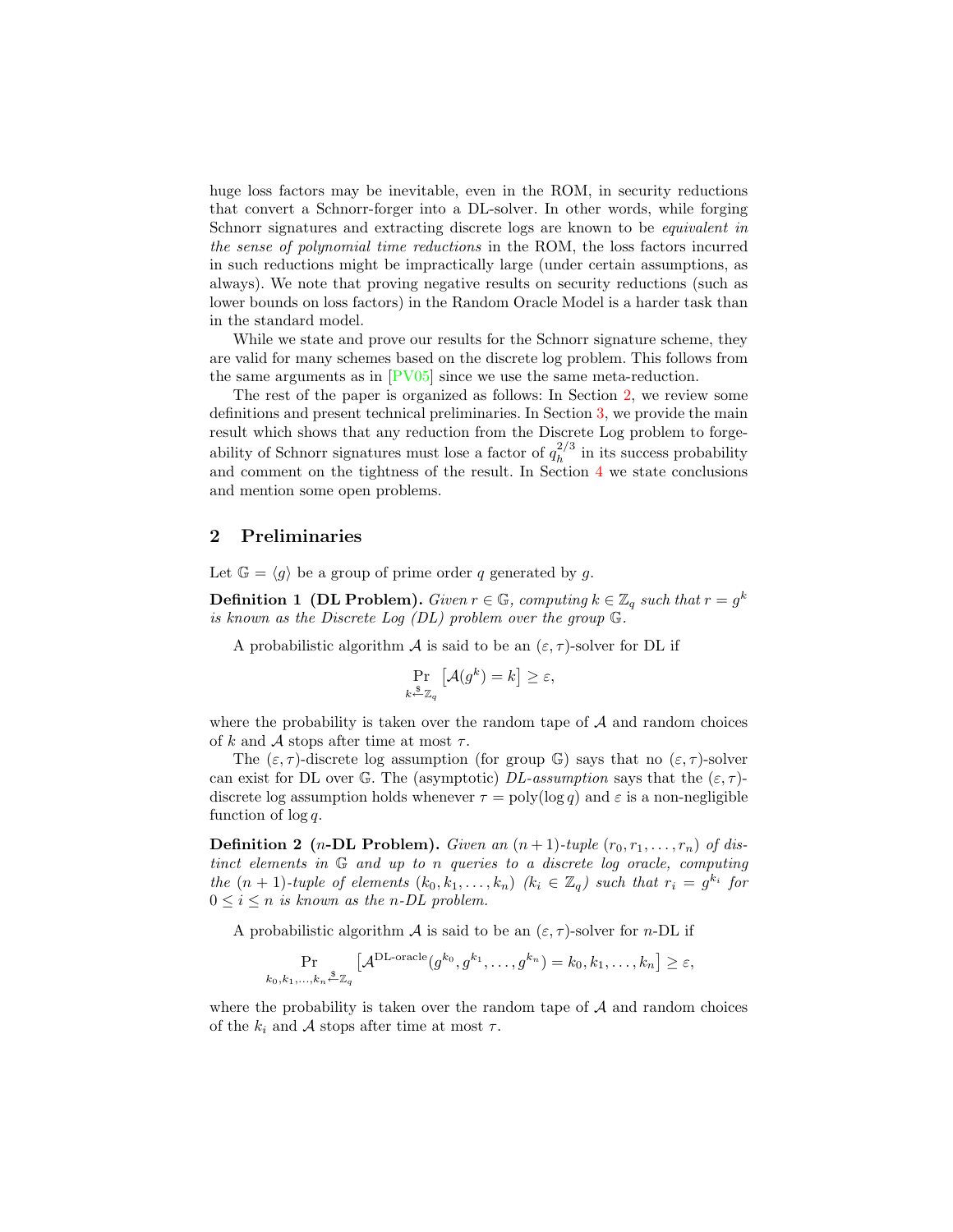The  $(\varepsilon, \tau)$ -n-DL assumption says that no  $(\varepsilon, \tau)$ -solver can exist for n-DL over G in time  $\tau$  and with probability greater than  $\varepsilon$ . The (asymptotic) *n*-DL assumption says that the  $(\varepsilon, \tau)$ -n-DL assumption holds whenever  $\tau = \text{poly}(\log q)$ and  $\varepsilon$  is a non-negligible function of log q.

Note that the DL problem is at least as hard as the  $n$ -DL problem. Hence the n-DL assumption is a stronger assumption than the DL assumption. It is not known if it is strictly stronger.

Definition 3 (Schnorr Signature Scheme). Let p and q be primes such that  $q \mid (p-1)$  Let g be a generator of the cyclic subgroup  $\mathbb G$  of order q in  $\mathbb Z_p^*$ . Let H be a secure hash function with range  $\{1,\ldots,q-1\}$ . The Schnorr signature scheme consists of the following three algorithms:

- 1. Key Generation: Choose a random x with  $0 < x < q$ . x is the private key and  $y := g^x$  is the public key.
- 2. Signing: Given the input message m, choose a random k mod q. Let  $c :=$  $H(m, r)$ , and  $s := k + cx$ . Return  $(c, s)$  as the signature.
- <span id="page-3-0"></span>3. Verification: Given the message m and the signature pair  $(c, s)$ , calculate  $r = g<sup>s</sup>y<sup>-c</sup>$ . Let  $c' = H(m,r)$ . If  $c = c'$  then return true else return false.

Attack and Forgery types: An adversary can broadly mount two kinds of attacks against signature schemes: Key-only attack (KOA, also called no-message attack) and Chosen message attack (CMA). In the first attack, the attacker knows only the public key of the signer while in the latter, the attacker can also obtain signatures on messages of his choice adaptively. The result of the attacks by the adversary are classified as follows:

- 1. Total Break The adversary learns the secret key of the signer.
- 2. Universal Forgery (UF) The adversary can produce a valid signature for any message.
- 3. Existential Forgery(EF) The adversary can produce a new message signature pair.

Thus, by combining the attack type and the attack result, one can talk about various levels of security for digital signatures. For instance, a  $(\varepsilon, \tau)$ -universal forger under key-only attack is an adversary who, knowing only the public key, can produce a signature on any given message with probability  $\varepsilon$  in time at most τ. An  $(ε, τ, q<sub>h</sub>)$ -universal forger under key-only attack is the same adversary in the Random Oracle Model who, makes at most  $q_h$  hash queries to the random oracle. For details refer to [\[MvOV96,](#page-14-5)[PV05\]](#page-15-0).

Algebraic Reductions: We assume our reductions to be algebraic algorithms. An algorithm  $\mathcal R$  is said to be algebraic with respect to a group  $\mathbb G$  if the only operations  $\mathcal R$  performs on group elements are group operations; on objects that are not group elements,  $R$  is allowed to perform any (standard basic) operations. In particular, given  $g_1, g_2 \in \mathbb{G}$ , R can only (i) check if  $g_1$  and  $g_2$  are the same, (ii) compute  $g_1 \cdot g_2$  (we represent the group multiplicatively), and (iii) raise  $g_1$ to a power (including to −1, thus computing inverse). Other natural variations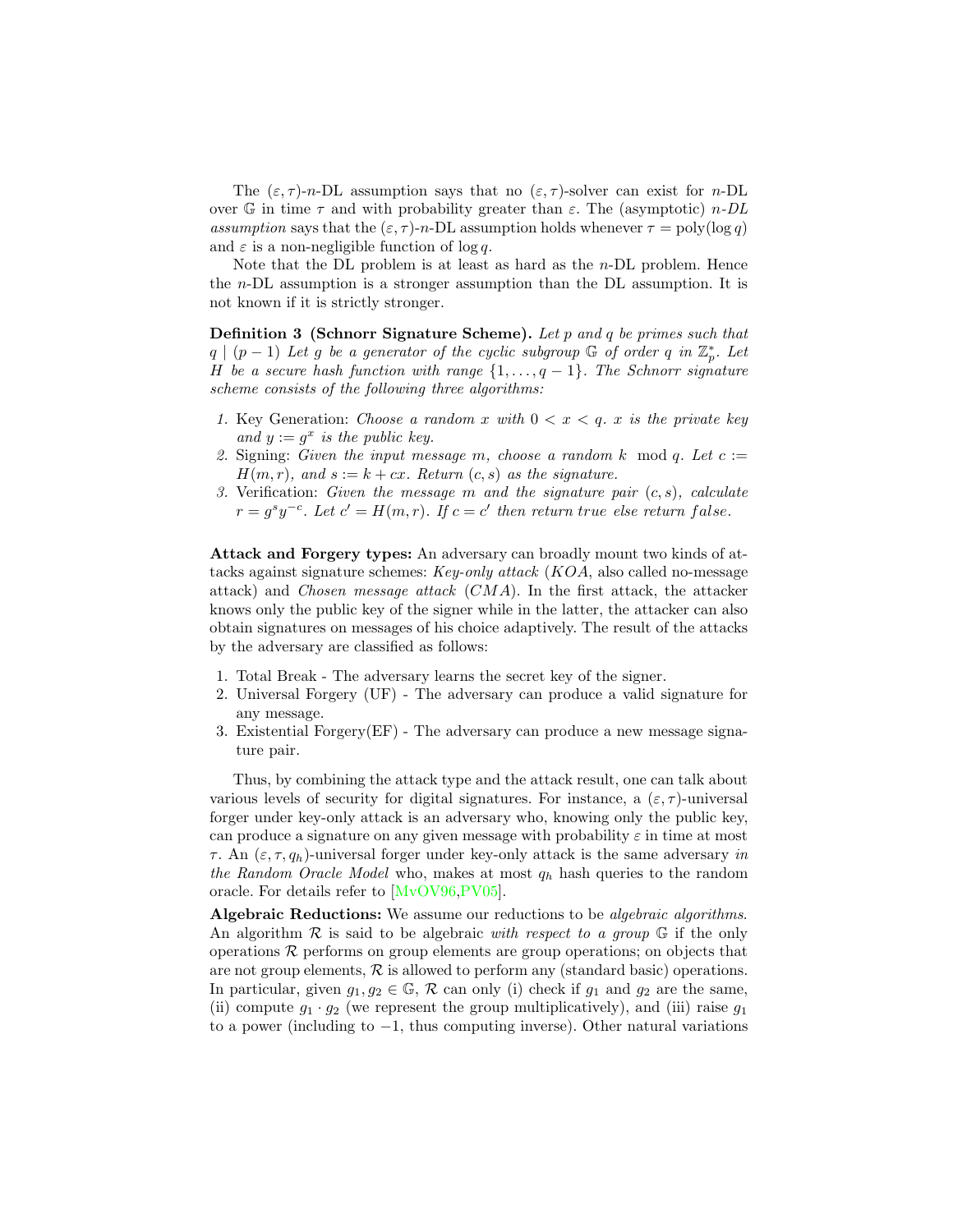on this definition are possible. Algebraic algorithms encompass many natural algorithms/reductions used in cryptography and impose weaker conditions than other known models such as the generic group model (GGM). They were orig-inally and more generally defined by [\[BV98\]](#page-14-2) in the context of the ring  $\mathbb{Z}_{pq}$  in their study of RSA versus factoring.

A formal property characterizing an algebraic algorithm  $R$  may be described as follows. Suppose R takes group elements  $q_1, \ldots, q_k$  (and possibly other objects) and produces a group element h after  $\tau$  steps. Then, there is an associated function Extract that takes all of inputs to  $\mathcal{R}$ , the code/program of  $\mathcal{R}$  (so Extract could have non-black-box access to  $\mathcal{R}$ ), and produces integers  $\alpha_1, \ldots, \alpha_k$ such that  $h = g_1^{\alpha_1} \cdots g_k^{\alpha_k}$  in time polynomial in  $\tau$  and  $|\mathcal{R}|$ , where  $|\mathcal{R}|$  denotes the length of the program of R.

In particular, suppose  $\mathcal R$  is algebraic with respect to group  $\mathbb G = \langle g \rangle$ . Suppose  $\mathcal R$  produces elements  $y_1, \ldots, y_n$  during its computation. Then, given  $\mathcal R$ 's code and all its inputs, Extract would be able to produce  $x_1, \ldots, x_n$  such that  $y_i = g^{x_i}$ in time polynomial in  $\mathcal{R}$ 's running time to produce  $y_i$  and its code length  $|\mathcal{R}|$ .

#### <span id="page-4-2"></span><span id="page-4-0"></span>3 Improved Lower Bound

**Theorem 1.** Suppose there exists an algebraic reduction  $\mathcal{R}$  that converts an  $(\varepsilon, \tau, q_h)$ -universal forger A under a key-only attack in the random oracle model on the Schnorr signature scheme into an  $(\varepsilon', \tau')$ -solver for the discrete logarithm problem. Further, assume that  $R$  invokes  $A$  at most n times.

<span id="page-4-1"></span>Then there exists a probabilistic algorithm  ${\mathcal M}$  that  $(\varepsilon'', \tau'')\mbox{-}solves$  n-DL, where

$$
\varepsilon'' \ge \varepsilon' \left( 1 - \frac{2n^{3/2}}{q_h} - \frac{1}{q - 1} \right) \text{ and } \tag{1}
$$

$$
\tau'' \le \text{poly}(\tau', |\mathcal{R}|, n, q_h, \log q). \tag{2}
$$

Recall from Section [2](#page-2-0) that  $\mathbb{R}$  denotes the length of the code of  $\mathbb{R}$ .

Corollary 1. Under the n-DL assumption, any efficient algebraic reduction that converts a UF-KO attack on the Schnorr signature scheme to an algorithm for the discrete log problem must incur a loss factor of  $q_h^{2/3}$  $h^2$  in its success probability or its running time.

*Proof.* If there is such a reduction from a feasible attack, the time complexity  $\tau''$ of the meta-reduction  $M$  is polynomial (in log q). Also, by the n-DL assumption,  $\varepsilon''$  must be negligibly small. Suppose now that  $\varepsilon' \leq \varepsilon / q_h^{2/3}$  (any non-negligible ε' will do). By the assumed feasibility of the attack,  $ε$  is non-negligible and hence so is  $\varepsilon'$ . Thus, we must have  $\varepsilon''/\varepsilon'$  negligibly close to zero. From [\(1\)](#page-4-1), we obtain  $\frac{2n^{3/2}}{a}$  $\frac{q_0^{3/2}}{q_h} + \frac{1}{q-1}$  must be negligibly close to 1. Since q (the size of the group) is exponentially large, this means that  $\frac{2n^{3/2}}{a}$  $\frac{1}{q_h}$  is negligibly close to 1. Hence  $n = \Omega(q_h^{2/3})$  $h^{2/3}$ ). Since the reduction makes n calls to the attacker, we must then have  $\tau' \geq n\tau = \Omega(q_h^{2/3})$ h  $\tau$ ).  $□$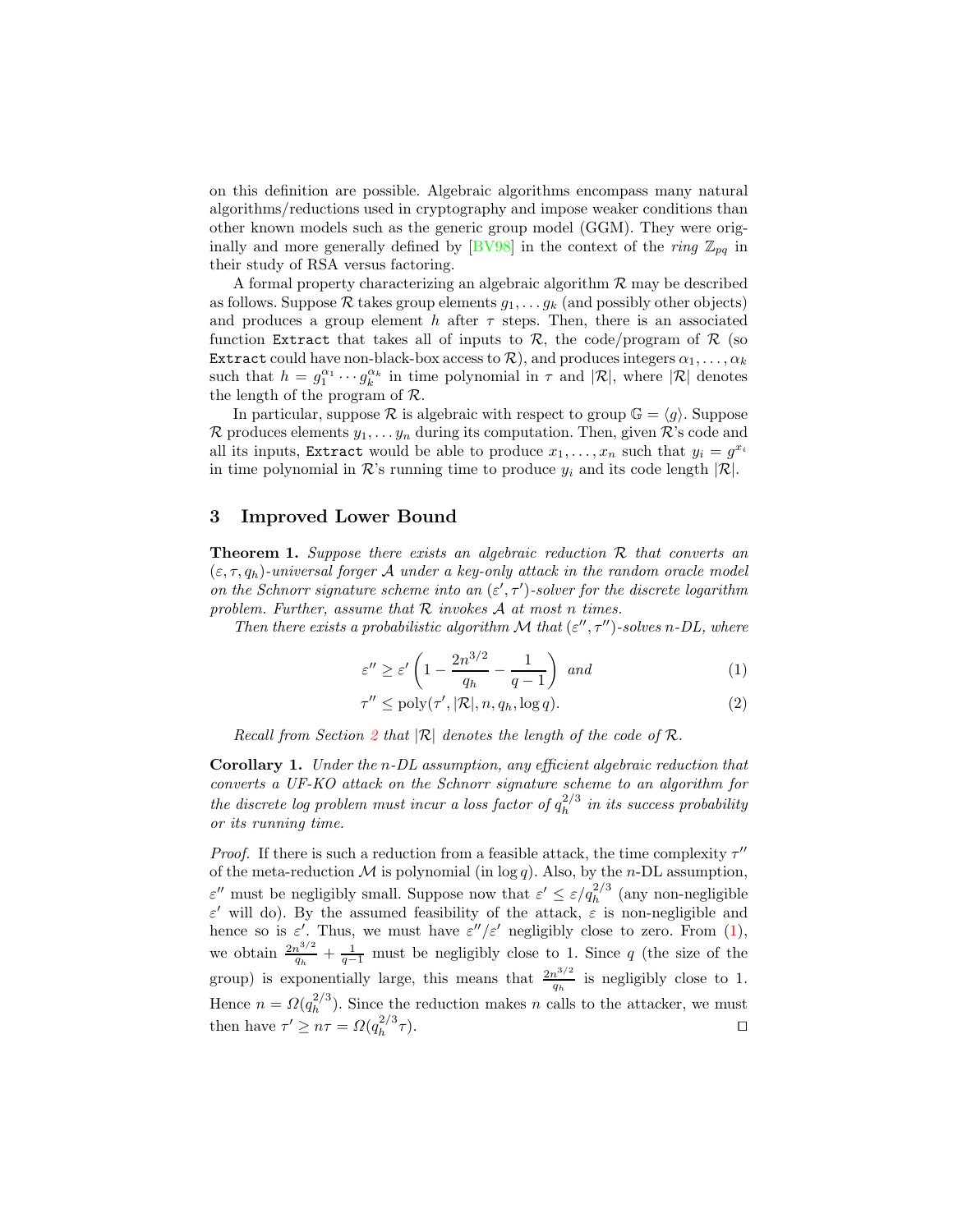Structure of the proof of Theorem [1:](#page-4-2) Our proof proceeds, as in  $[PV05]$ , by constructing a meta reduction  $\mathcal M$  that solves *n*-DL using the supposed algebraic reduction R. Note that R in turn makes n calls to *any* given adversary (universal forger)  $A$  to solve the discrete log problem. Thus our meta reduction  $M$ will simulate a particular kind of adversary  $A$  that responds to  $R$  by giving signatures on  $\mathcal{R}$ 's chosen (public key, message) pairs. To generate these forgeries by the simulated adversary,  $M$  takes advantage of the fact that it gets to make n calls to a discrete log oracle. Using the algebraic nature of  $R$  and its ability to solve the discrete log problem (given n calls to the universal forger),  $\mathcal M$  will be able to extract the discrete logs of all the  $n + 1$  elements given as its own input. Note that, since the reduction  $\mathcal R$  is in the Random Oracle Model, the hash function H to which the adversary A may make up to  $q_h$  calls is under the control (in the sense of simulation) of R.

In the next two subsections, we will describe the meta-reduction  $\mathcal M$  and analyze its performance. The bound on  $\mathcal{M}$ 's running time  $\tau''$  will follow easily from the construction of  $M$ . The bound on its success probability  $\varepsilon''$ , however, needs an intricate analysis and differs significantly from that in [\[PV05\]](#page-15-0).

#### 3.1 The Meta-reduction M

The meta-reduction M gets an  $n + 1$ -tuple  $(r_0, \ldots, r_n)$  of group elements. It feeds  $r_0$  to the reduction  $\mathcal R$  on an arbitrary random tape. It uses the remaining n elements  $r_1, \ldots, r_n$  to simulate A. At the end of the simulation it gets the discrete  $\log k_0 = \log_g r_0$  from R. It extracts  $k_i = \log_g r_i$  for  $1 \le i \le n$  from the transcript of  $R$  as described in Section [2.](#page-2-0)

**Simulation of A:** The reduction  $\mathcal{R}$  is allowed to invoke the universal forger A up to n times with freely chosen public keys  $y_i = g^{x_i}$ , messages  $m_i$ , and random tapes  $\varpi_i$  where  $i = 1, \ldots, n$ . We note that the input of  $\varpi_i$  is necessary to carry out an oracle replay attack. In fact, we can prove that an algebraic reduction cannot solve the discrete log problem using independent runs of the adversary (adversaries which derive their randomness from external sources) using techniques very similar to those in [\[PV05\]](#page-15-0) for the standard model. Without loss of generality, we may assume that these n invocations of  $A$  are pairwise distinct, i.e., that two distinct executions of  $A$  differ in the value of the public key and/or the random tape, and/or at least one value returned by the random oracle H of R. The adversary A is allowed to make up to  $q_h$  hash queries to the random oracle  $H$  which is under the control (in the sense of simulation) of the reduction  $R$ . In its simulation of  $A$ , the meta-reduction  $M$  makes  $A$  return a forgery on a randomly chosen hash query from these  $q_h$  queries.

We denote the *i*-th execution of the adversary by  $A_i$ . The state of  $A_i$  at any given time is determined by its input  $(y_i, m_i, \varpi_i)$  and the return values to its hash queries till that time. Let us define  $c_k(i)$  to be the response of the k-th hash query made by the the *i*-th execution of the adversary. Let us also define

$$
\text{History}_h(i) := \langle (y_i, m_i, \varpi_i), c_1(i), c_2(i), \dots, c_{h-1}(i) \rangle,
$$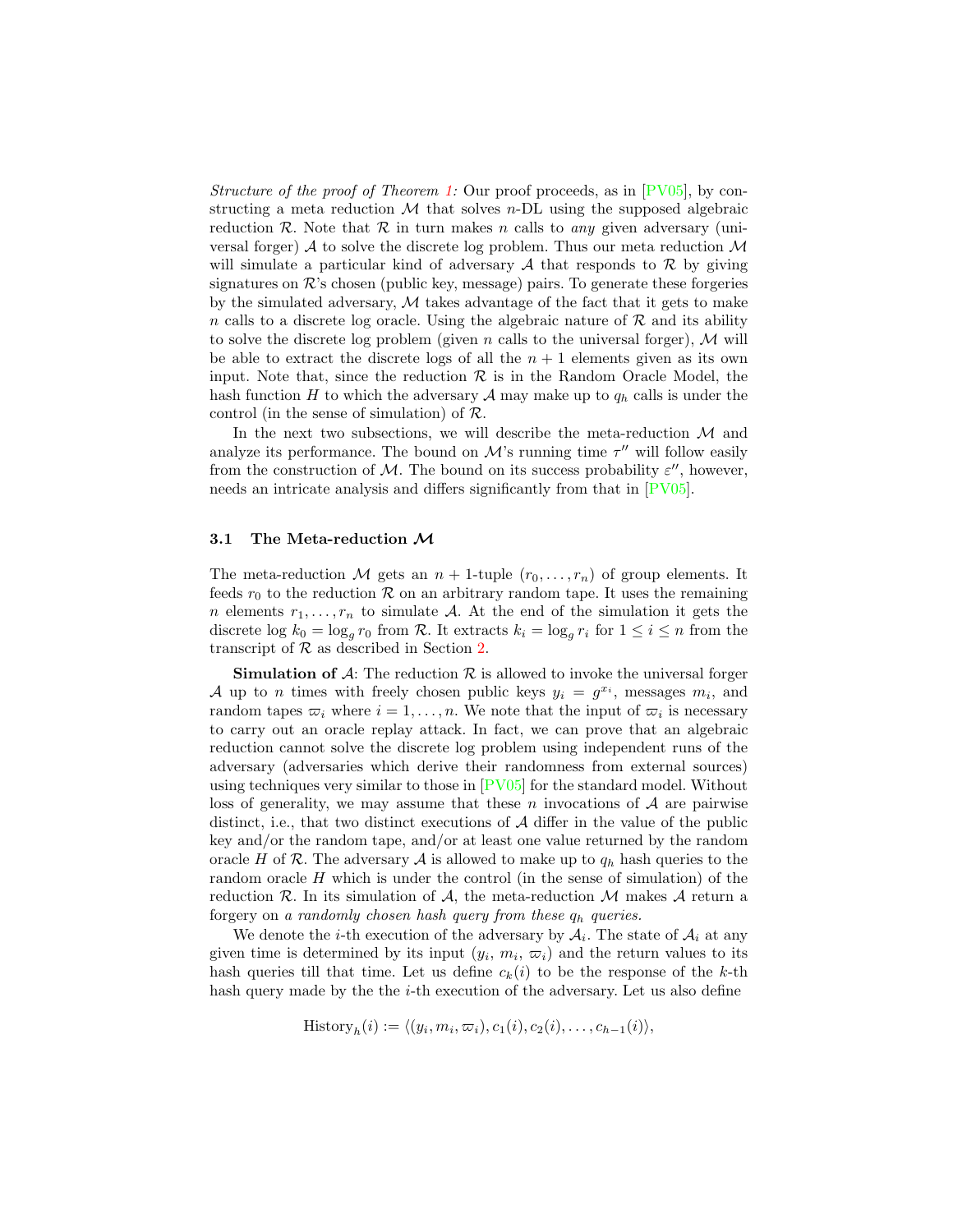to be the history of computation of  $\mathcal{A}_i$  up to the h-th query. If the j-th execution of the adversary and its i-th execution have the same history till before the  $h$ -th query, then the  $h$ -th hash query of both executions must be the same (however, the responses to these queries could differ in these two executions). This puts constraints on the way meta-reduction  $M$  should model the adversary A. In particular, all random selections made by  $A_i$  are in fact pseudo-random in History $(i)$  when the selection takes place.

During its simulation  $M$  can make up to n calls to the discrete log oracle  $DL_{OM}$ . Naturally, its queries to  $DL_{OM}$  will depend on the vector of group elements  $\mathbf{r} = (r_1, \ldots, r_n)$ . To economize on the number of its queries, M will call  $DL_{OM}$  through a discrete-log "stub-routine"  $DL_{stab}$ . The stub maintains a list of already asked queries and makes sure that a query asked multiple times is not actually queried to the oracle but answered by the stub itself.

The meta-reduction  $M$  will simulate the adversary with perfect forgeries (i.e. that succeed with probability 1). Since the reduction  $\mathcal R$  solves the DL problem with probability at least  $\varepsilon'$  while interacting with an adversary that produces a forgery with probability at least  $\varepsilon$ ,  $\mathcal{R}$  will succeed with at least the same probability with a perfect forger.

**Notation:** For vectors  $g = (g_1, \ldots, g_w) \in \mathbb{G}^w$  and  $b = (b_1, \ldots, b_w) \in \mathbb{Z}$ , we define  $g^b$  as  $g^b := \prod_{k=1}^w g_k^{b_k}$ .

We now describe the simulation by M of  $A_i$  for  $1 \leq i \leq n$ :

- 1. Receive  $(y_i, m_i, \varpi_i) \in \mathbb{G} \times \{0, 1\}^* \times \{0, 1\}^*$  from R
- 2. For  $h \in [1, q_h]$ 
	- (a) Randomly<sup>[4](#page-6-0)</sup> select  $\boldsymbol{\alpha}_h \leftarrow (\mathbb{F}_q)^n$
	- (b) Query H to get  $c_h(i) = H(m_i, \mathbf{r}^{\alpha_h})$
- 3. (a) Randomly<sup>[5](#page-6-1)</sup> select  $l_i \leftarrow [1, q_h]$ 
	- i. Set  $c_i \leftarrow c_{l_i}(i)$  and  $\boldsymbol{\beta}_i \leftarrow \boldsymbol{\alpha}_{l_i}$
	- ii. Request  $s_i \leftarrow DL_{stab}(r^{\beta_i} \cdot y_i^{c_i})$
	- iii. Append  $(y_i, m_i, \varpi_i) \mapsto (s_i, c_i)$  and  $(l_i, \beta_i)$  to Transcript of  $\mathcal R$
	- (b) Return  $\sigma_i = (s_i, c_i)$

Extraction of Discrete Logs: The reduction  $\mathcal R$  uses the *n* simulations of its calls to A as described above and returns the discrete log  $k_0$  of  $r_0$  (with probability  $\varepsilon'$ ). As described in Preliminaries, using the transcript of the algebraic reduction  $\mathcal{R}$ 's computation that produced  $k_0$ , we can extract the discrete logs  $x_1, \ldots, x_n$  of  $y_1, \ldots, y_n$ , respectively, i.e.,  $Extract(k_0, \texttt{Transcript}) =$  $(x_1, \ldots, x_n)$ . Now, M has the following system of linear equations<sup>[6](#page-6-2)</sup> over  $\mathbb{F}_q$ :

$$
\begin{cases}\n\beta_1 \cdot k = s_1 - c_1 \cdot x_1 \\
\vdots \\
\beta_n \cdot k = s_n - c_n \cdot x_n\n\end{cases}
$$
\n(3)

<span id="page-6-3"></span><span id="page-6-0"></span><sup>&</sup>lt;sup>4</sup> In fact, pseudorandomly in History<sub>h</sub>(i).

<span id="page-6-1"></span><sup>&</sup>lt;sup>5</sup> In fact, pseudorandomly in History<sub>q<sub>h</sub></sub> $(i)$ .

<span id="page-6-2"></span> $6\ a\cdot b$  denotes the dot product of the vectors  $a$  and  $b$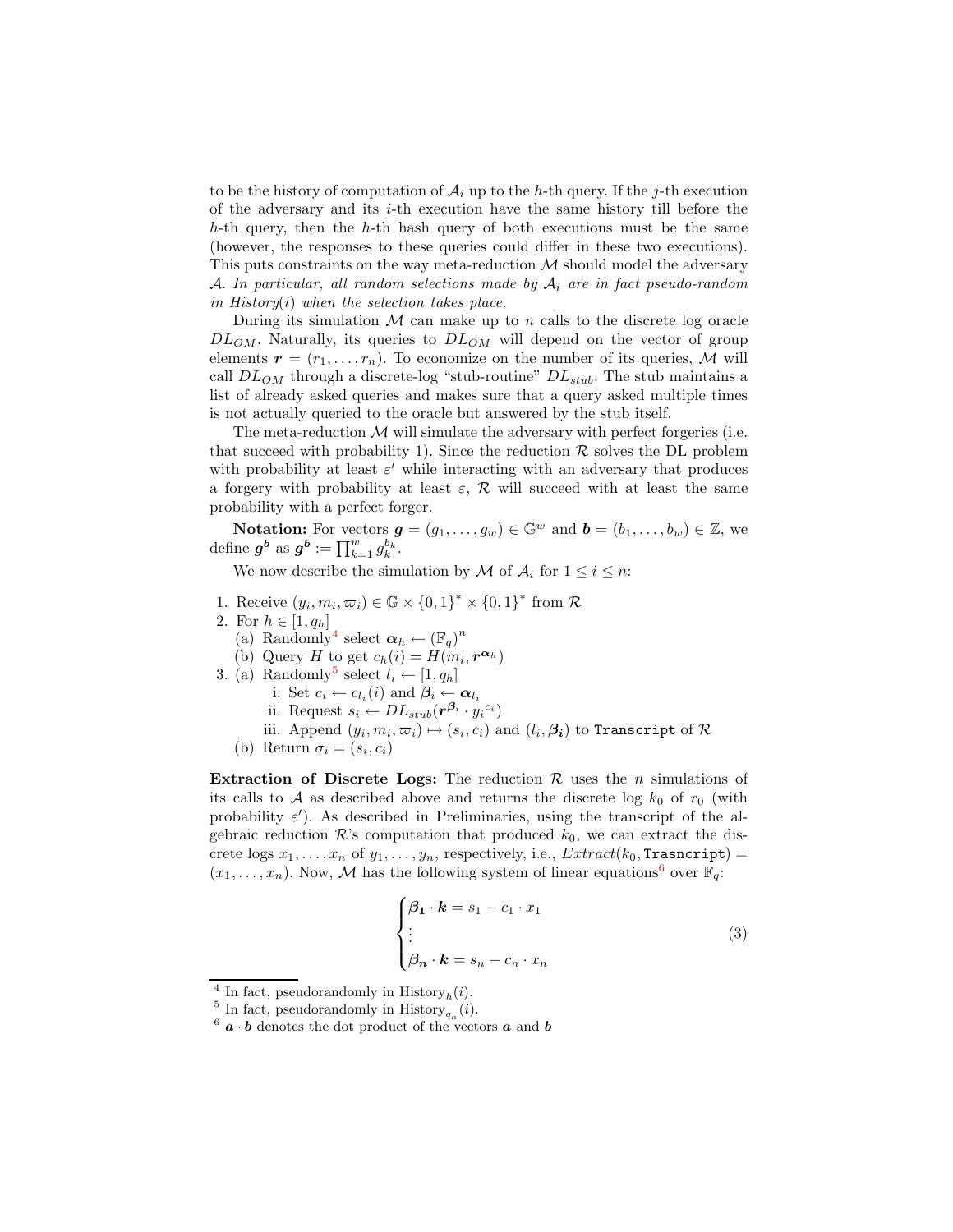in the unknowns  $\mathbf{k} = (k_1, \ldots, k_n)$ , where  $k_i = \log_g r_i$ ,  $1 \leq i \leq n$ .

Let  $B =$  $\sqrt{ }$  $\overline{\phantom{a}}$  $\beta_1$ . . .  $\bm{\beta}_n$ 1 denote the  $n \times n$  matrix over  $\mathbb{F}_q$  with rows  $\beta_i \in \mathbb{F}_q^n$  for

 $1 \leq i \leq n$ .

If B is nonsingular M can directly solve for k. If not, M may not be able to solve for  $k$ , for instance, if the above system is inconsistent. We consider the following three<sup> $7$ </sup> mutually exclusive events:

**Event A:** All the  $l_i$  are distinct, i.e., for  $i \neq j$ ,  $l_i \neq l_j$ . In this case, M checks if the matrix B is nonsingular and if so, solves for **k** from [\(3\)](#page-6-3). Otherwise  $\mathcal{M}$ outputs FAIL.

**Event B:** For some  $i < j$ ,  $l_i = l_j$  and for every such pair  $i, j, \beta_i = \beta_j$  implies  $s_i - c_i x_i = s_j - c_j x_j$ . In this case, we have  $m \leq n$  distinct equations and matrix B has m distinct rows.

If rank $(B) = m$ , then we claim that M can obtain all discrete logs  $k_1, \ldots, k_n$ . If  $m = n$ , this is obvious. If  $m < n$ , then note that M has not used up all its n calls to the discrete log oracle  $DL_{OM}$ , thanks to the stub  $DL_{stab}$ . Indeed, since  $s_i = \text{DLOG}(r^{\beta_i} \cdot g^{c_i x_i}),$  it is easy to see that the *i*-th and *j*-th equations are identical if and only if  $\beta_i = \beta_j$  and  $c_i x_i = c_j x_j$ . Hence, this can be detected by  $DL_{stab}$  by keeping track of its input arguments. It follows that M can ask  $n-m$  more queries to  $DL_{stab}$  and get  $n-m$  k<sub>i</sub>'s. Using these and the fact that rank $(B) = m$ , M can compute all the  $k_i$ ,  $1 \leq i \leq n$ .

If rank $(B) < m$ , then M outputs FAIL.

**Event C:** For some  $i < j$ ,  $l_i = l_j$ ,  $\beta_i = \beta_j$ , but  $s_i - c_i x_i \neq s_j - c_j x_j$ . In this case, the system  $(3)$  is clearly inconsistent and so M cannot solve for k. It outputs FAIL.

It is clear that M will correctly solve the *n*-DL problem on  $(r_0, r_1, \ldots, r_n)$ except when it outputs FAIL. In the next subsection, we analyze the probability of failure of M.

#### 3.2 Analysis of  $M$

The bound on  $\mathcal{M}$ 's running time is easy. The only extra time it needs, compared to  $\mathcal{R}$ , is to compute the elements  $r^{\beta_i}$ , for using the pseudorandom generator in steps  $(2)$  and  $(3)$ , for the extraction procedure on the program of  $\mathcal{R}$ , and to solve the linear system in Event A or Event B. We let  $M$  use an efficient and secure pseudorandom generator  $G$  in making its random choices from its input  $(y, m, \overline{\omega})$ . It is clear that all of these can be done in time  $\text{poly}(\tau', |\mathcal{R}|, n, \log q, q_h)$ 

From now on, we identify all pseudorandom choices of  $\mathcal M$  with truly random choices for simplicity of analysis. The difference in the estimates is clearly negligible. Indeed, by standard arguments, if the difference were not negligible, then  $\mathcal M$  can be used to efficiently distinguish truly random bits and the output of  $G$ contradicting the security of the pseudorandom generator G.

<span id="page-7-0"></span><sup>7</sup> Events A and B can actually be combined into one, albeit with a complicated definition, for the purposes of analysis. We separate them for clarity of presentation.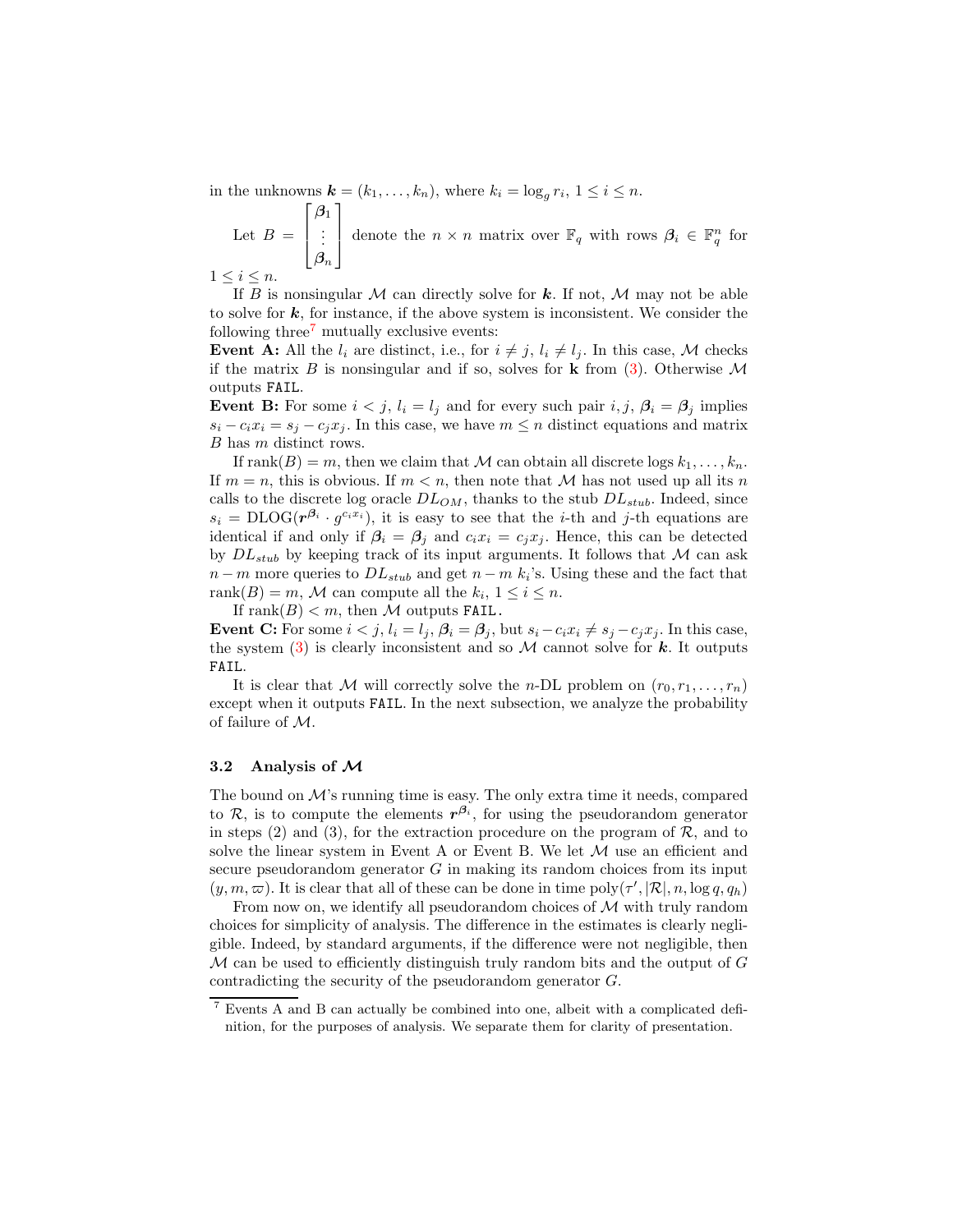It is easy to estimate the probability of  $\mathcal{M}$ 's failure given Event B. The estimate in case of Event A is the same. In these cases,  $M$  fails if the rank of the  $m \times n$  matrix B whose rows are the distinct  $\beta$ 's is less than m. Since the  $\beta$ 's are chosen randomly and independently, this probability is bounded by the probability that a random  $m \times n$  matrix over  $\mathbb{F}_q$  has rank  $\lt m$ . We recall this well-known estimate and prove it for completeness.

**Lemma 1.** Let  $M \in \mathbb{F}_q^{m \times n}$ ,  $m \leq n$ , be a random matrix (its entries are uniformly and independently chosen from  $\mathbb{F}_q$ . Then

$$
\Pr[\text{rank}(M) < m] \le \frac{q^{-(n-m)}(1 - q^{-m})}{q - 1}
$$

.

*Proof.* It is easy to see that the probability that the  $m$  rows of  $M$  are linearly independent is given by

$$
\Pr[\text{rank}(M) = m] = \frac{(q^n - 1)(q^n - q) \cdots (q^n - q^{m-1})}{q^{mn}}
$$
  
=  $\left(1 - \frac{1}{q^n}\right) \left(1 - \frac{1}{q^{n-1}}\right) \cdots \left(1 - \frac{1}{q^{n-m+1}}\right)$   

$$
\geq 1 - \sum_{i=0}^{m-1} q^{-n+i}
$$
  
=  $1 - q^{-n+m} \frac{1 - q^{-m}}{q - 1}.$ 

⊓⊔

<span id="page-8-0"></span>We thus conclude that

$$
\Pr[\mathcal{M} \text{ fails } |B] \le \frac{q^{-(n-m)}(1 - q^{-m})}{q - 1} \le \frac{1}{q - 1}.\tag{4}
$$

<span id="page-8-1"></span>Estimating the probability of  $\mathcal{M}$ 's failure given Event C takes more work. We state the bound as the following lemma and complete the analysis. We prove the lemma in Section [3.3.](#page-9-0)

**Lemma 2.**  $Pr[C] \leq \frac{2n^{3/2}}{q_h}$  $rac{1}{q_h}$ .

Clearly,

$$
Pr[\mathcal{M} \text{ fails }] = Pr[\mathcal{M} \text{ fails } |A] Pr[A] + Pr[\mathcal{M} \text{ fails } |B] Pr[B] + Pr[C].
$$

Note that Event A happens when all the randomly chosen  $l_i \in_R [1..q_h],$  $1 \leq i \leq n$ , are distinct and that Event B and Event C are subsumed by the event that there are collisions among the  $l_i$ , i.e.,  $\exists i \neq j$  such that  $l_i = l_j$ . Hence their probabilities can be fairly tightly bounded by using well-known estimates on the Birthday Problem. However, we do not need them here.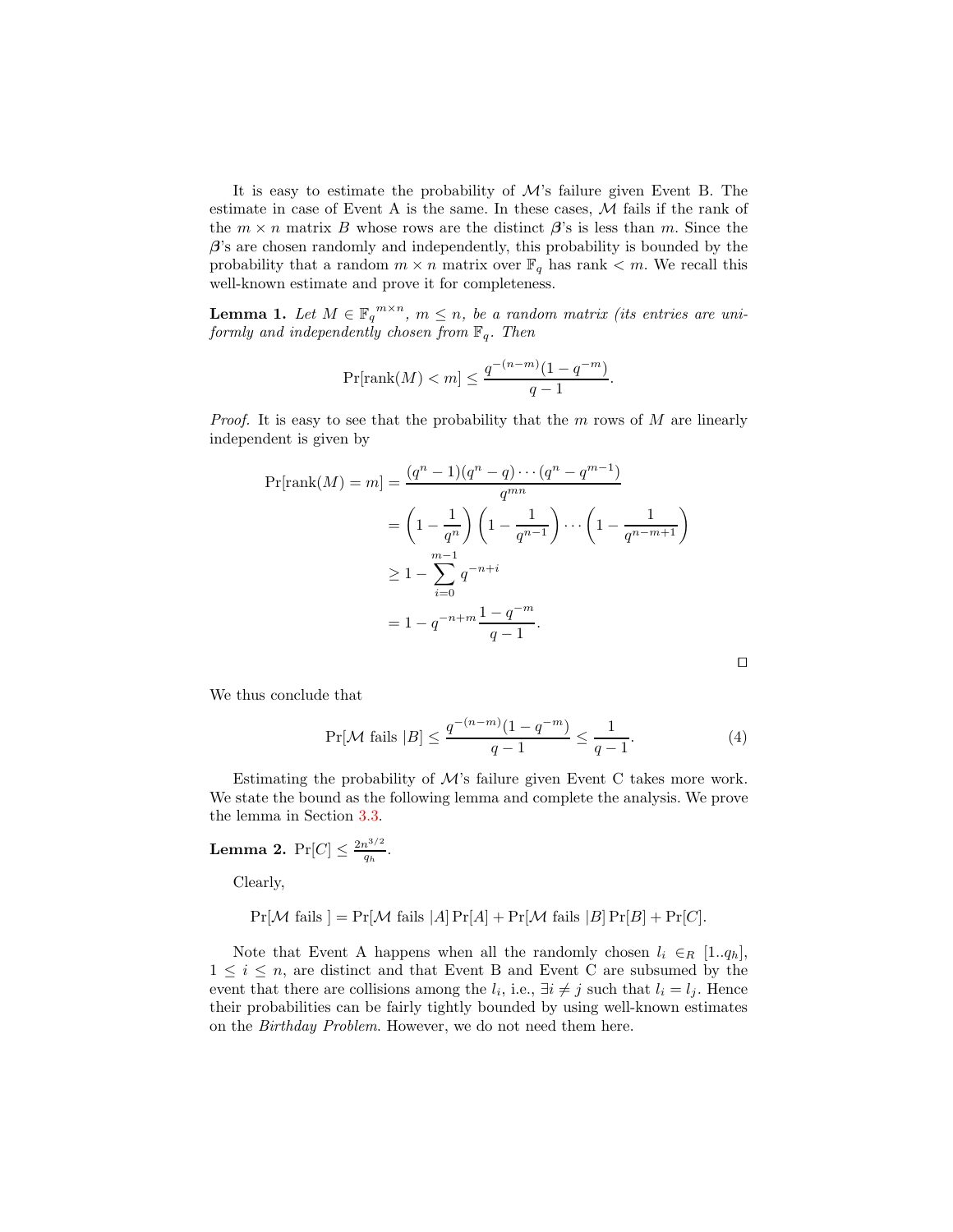Combining the estimates [\(4\)](#page-8-0) and Lemma [2,](#page-8-1) we obtain

$$
\Pr[\mathcal{M} \text{ fails }] \le \frac{1}{q-1} (\Pr[A] + \Pr[B]) + \frac{2n^{3/2}}{q_h} \le \frac{1}{q-1} + \frac{2n^{3/2}}{q_h}.
$$

Completing the proof of Theorem [1:](#page-4-2) Meta-reduction  $M$  will solve the n-DL instance  $(r_0, \ldots, r_n)$  if M succeeds (i.e. does not fail in the above sense) given that  $R$  succeeds in solving the discrete log instance on  $r_0$ . We assumed that  $\mathcal R$  solves the discrete log problem with probability at least  $\varepsilon'$  given the appropriate adversary (that we simulated using  $\mathcal M).$  Hence the probability  $\varepsilon''$ with which  $M$  solves *n*-DL is bounded by

$$
\varepsilon'' \ge \varepsilon' \left(1 - \frac{2n^{3/2}}{q_h} - \frac{1}{q-1}\right).
$$

⊓⊔

#### <span id="page-9-0"></span>3.3 Proof of Lemma [2](#page-8-1)

Recall that Event C occurs when, for some  $i < j$ ,  $l_i = l_j$  and  $\beta_i = \beta_j$ , but  $s_i - c_i x_i \neq s_j - c_j x_j$  resulting in an inconsistent system of equations in [\(3\)](#page-6-3). Since  $\beta_i$  and  $\beta_j$  were chosen pseudorandomly in History<sub>l<sub>i</sub></sub> $(i)$  and History<sub>l<sub>j</sub> $(j)$ , apart</sub> from negligible differences in the probability estimates, we can assume that  $\beta_i =$  $\beta_j$  only if  $\text{History}_{l_i}(i) = \text{History}_{l_j}(j)$ . In particular, this implies we can assume that  $y_i = y_j$  and hence  $x_i = x_j$ . Note further that since  $s_i = \text{DLOG}(r^{\beta_i} \cdot y_i^{c_i}),$  $c_i x_i = c_j x_j$  if and only if  $s_i = s_j$ . Hence, given  $\beta_i = \beta_j$ , we can conclude (for the purposes of probability estimates) that  $s_i - c_i x_i \neq s_j - c_j x_j$  if and only if  $c_i \neq c_j$ . Thus, Event C occurs only if two executions  $A_i$  and  $A_j$  of the adversary not only output forgeries at the same hash query  $(l_i = l_j)$  but also at that query instance  $\beta_i = \beta_j$  and  $c_i \neq c_j$ . In particular, the two histories History<sub>l<sub>i</sub></sub>(*i*) and History<sub>l<sub>j</sub></sub> $(j)$  are identical till the point  $l_i$  and then they diverge after the hash responses from the respective random oracles (controlled by  $R$ ) to the query at  $l_i$ . We call this point of divergence, the *forking point* between executions  $A_i$  and  $\mathcal{A}_j$ .



<span id="page-9-1"></span>Fig. 1. A single execution of the adversary.

Pictorially, we can represent an execution of the adversary by a line as in Fig. [1.](#page-9-1) The blue points symbolize inputs from  $\mathcal{R}$ . The first blue point is the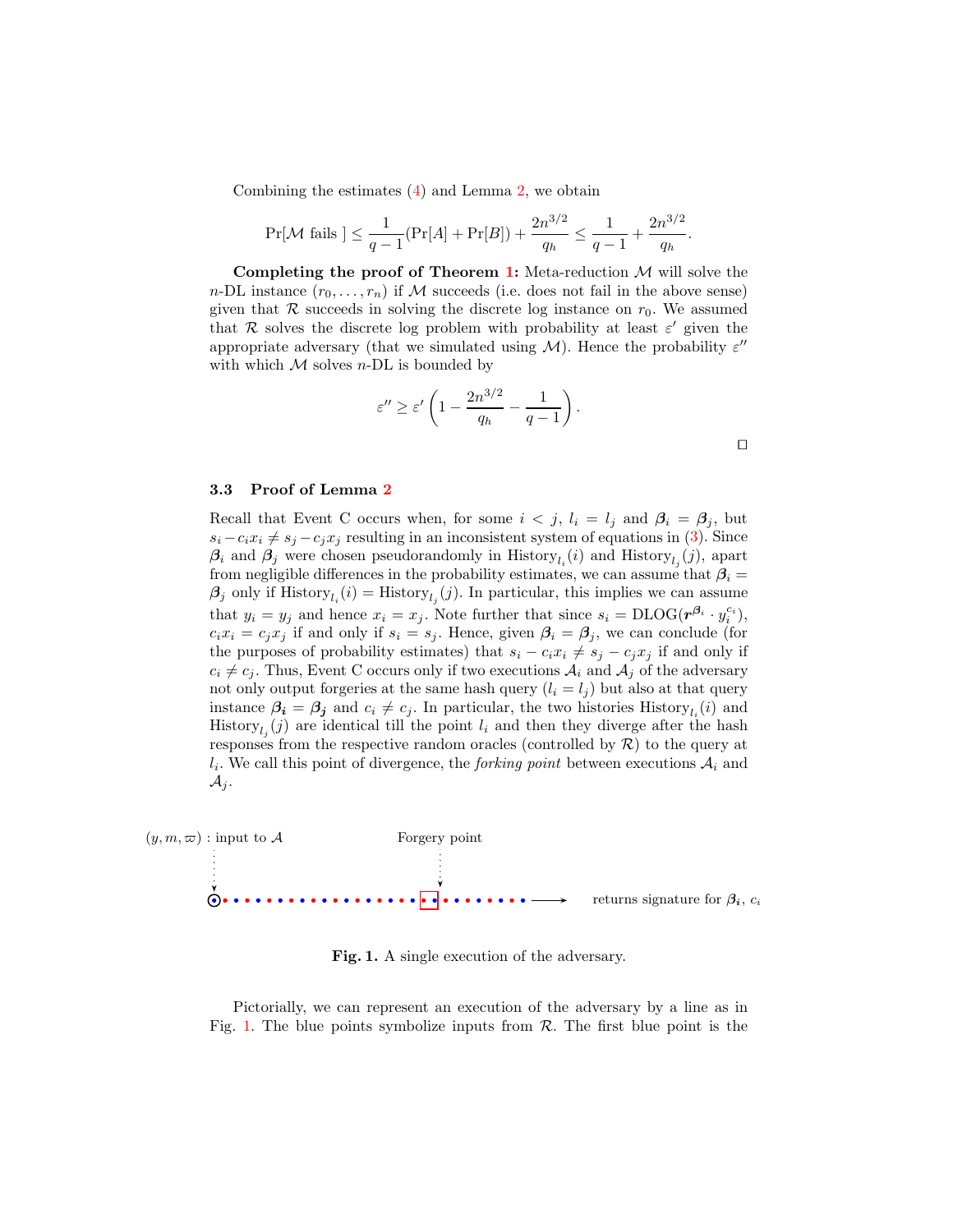

<span id="page-10-0"></span>Fig. 2. A single execution of the adversary: a simplified view.

input  $(y, m, \varpi)$  to A and the rest of the blue points are the responses by the random oracle (in control of  $\mathcal{R}$ ). The red points represent the hash queries made by the adversary  $A$  (simulated by  $M$ ). On completing its execution,  $A$  returns a forgery for  $(\beta_i, c_i)$  pair for a random selection of  $l_i \in [1..q_h]$ . This is denoted by the red square and we will call this the forgery point. We also abbreviate this execution of the adversary as in Fig. [2.](#page-10-0) We will use two lines to represent two different executions of A. Two lines with overlapping initial segments represent identical histories over the shared region. At the forking point, the responses from the respective random oracles are different. This is shown in Fig. [3.](#page-10-1)



<span id="page-10-1"></span>Fig. 3. Two executions sharing a common history.

Thus, the simulation of an execution  $A_j$  fails if its forgery point  $l_j$  (the red square) is also a point of forking (a black circle), i.e.,  $c_{l_j} \neq c_{l_i}$ , from a previous execution  $A_i$  that returned a forgery at that point, i.e.,  $l_i = l_j$ .

Let  $F_i$  be the set of points on which if a forgery is returned by  $A_i$ , then the meta-reduction M fails. We call  $F_i$  the set of *failure causing points* of  $A_i$ . In other words, it is the set of points at which  $A_i$  forks from some previous executions of  $\mathcal A$  and at each of these points, the corresponding previous executions of  $\mathcal A$  have returned a forgery. More formally,

 $F_i := \{l_j : j < i \text{ such that } H \text{istory}_{l_j}(i) = H \text{istory}_{l_j}(j) \text{ and } c_{l_j}(i) \neq c_{l_j}(j)\}.$ 

To illustrate, in Fig. [4,](#page-11-0) we see the execution  $A_i$  of the adversary and it can be seen that there are previous executions  $A_{j_1}$ ,  $A_{j_2}$  and  $A_{j_3}$  from which  $A_i$  forks off at the points  $l_{j_1}$ , y, and  $l_{j_3}$ , respectively. The executions  $A_{j_1}$ ,  $A_{j_2}$  and  $A_{j_3}$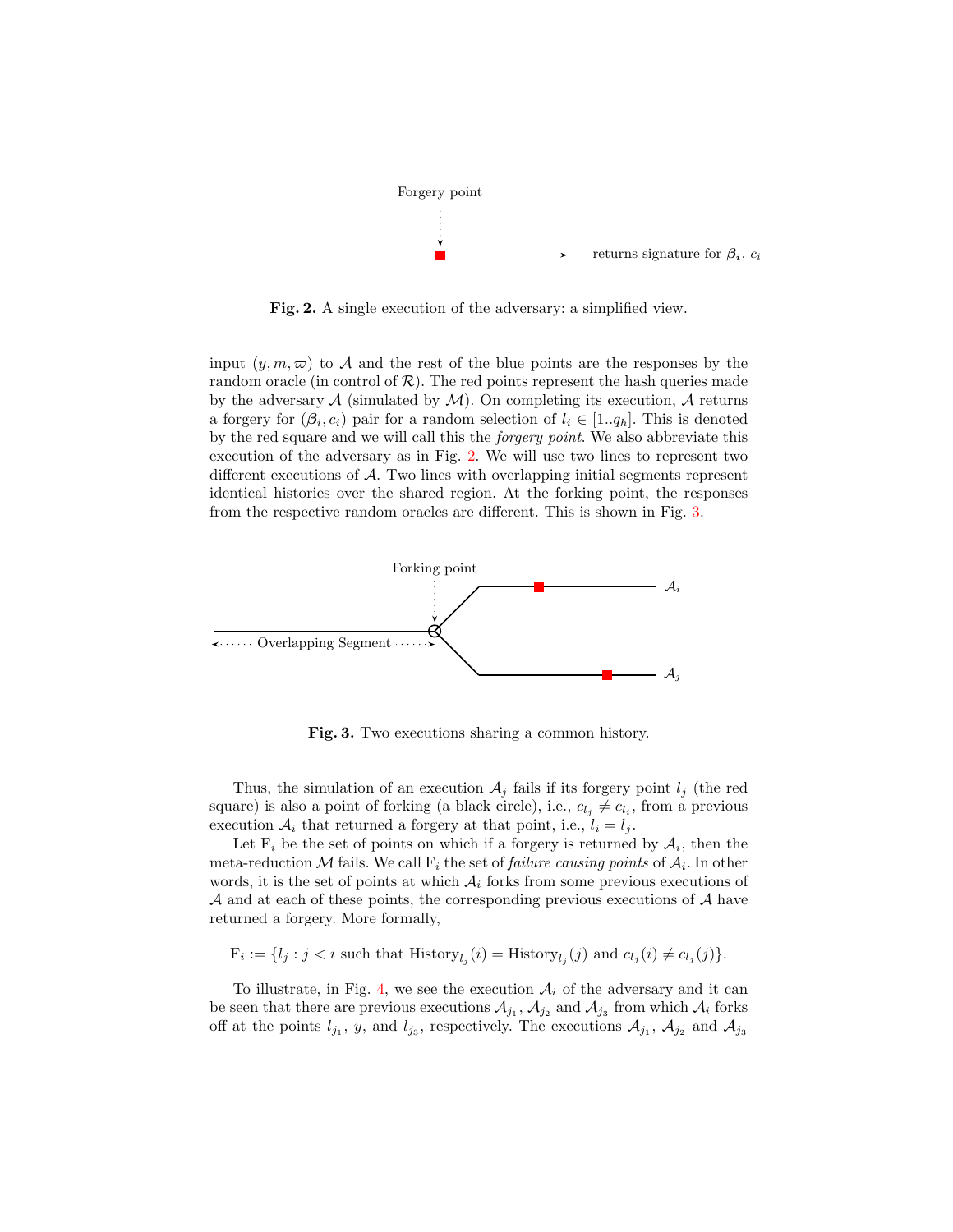

<span id="page-11-0"></span>Fig. 4. Forging points, forking points, and the set of failure points.

had previously returned forgeries at points  $l_{j_1}, l_{j_2},$  and  $l_{j_3}$ , respectively. Now, if  $A_i$  returns a forgery at  $l_{j_1}$  or  $l_{j_3}$ , then M will fail. Thus the set  $F_i$  consists of points  $l_{j_1}$  and  $l_{j_3}$ . Note that we can comment on the set  $F_i$  only when the forking of  $A_i$  from the previous executions of A is known.

If, for the  $i^{th}$  execution of the adversary,  $F_i$  is the set of failure causing points, then we define  $\mathfrak{F}_i$  as

$$
\mathfrak{F}_i := \{ x \mid x \in \mathcal{F}_i \land x < l_i \} \cup \{ l_i \}.
$$

Let  $\mathfrak{M}_i$  denote the collection of all  $\mathfrak{F}_i$ 's till the  $i^{th}$  execution of the adversary, *i.e.*,  $\mathfrak{M}_i = {\phi, \mathfrak{F}_1, \mathfrak{F}_2 \dots \mathfrak{F}_i}.$ 

The following claim explains why we include  $\mathfrak{F}_i$  instead of  $F_i \cup \{l_i\}$  in  $\mathfrak{M}_i$ . The main idea is to enable a clean description of  $F_{i+1}$  based on  $F_j$  for  $j < i$ .

*Claim.* For the  $(i+1)^{th}$  execution of the adversary,  $F_{i+1}$  will be one of the sets in  $\mathfrak{M}_i$ , i.e.,  $F_{i+1} \in \mathfrak{M}_i$ .

*Proof of Claim:* Let  $F_{i+1} = \{l_{j_1} < l_{j_2} < \cdots < l_{j_t}\}$ , where  $j_1, j_2, \cdots, j_t < i+1$  are previous executions that forge and fork (from  $A_{i+1}$ ) at the locations  $l_{j_1}, \ldots, l_{j_t}$ respectively. For simplicity of notation, let  $k := j_t$ . We claim that  $F_{i+1} = \mathfrak{F}_k$ .

First, we prove that  $F_{i+1} \subseteq \mathfrak{F}_k$ . Clearly,  $l_k \in \mathfrak{F}_k$ . Hence, let us assume  $l_i \in F_{i+1}$ , where  $l_i < l_k$ . It suffices to show that  $l_i \in F_k$ . Since  $l_i \in F_{i+1}$ ,  $j < i+1$ , History $l_j(j) =$  History $l_j(i+1)$ , and  $c_l(j) \neq c_{l_j}(i+1)$ . On the other hand, since  $l_k$  is also in  $F_{i+1}$ ,  $k < i+1$  and  $H$ istory $l_k(k) = H$ istory $l_k(i+1)$ . But  $l_j < l_k$ . It follows that  $\text{History}_{l_j}(k) = \text{History}_{l_j}(i+1) = \text{History}_{l_j}(j)$  and  $c_{l_j}(k) = c_{l_j}(i+1) \neq c_{l_j}(j)$ . Hence  $l_j \in \mathbb{F}_k$ .

Next, we prove that  $\mathfrak{F}_k \subseteq F_{i+1}$ . By definition,  $l_k \in \mathfrak{F}_k$ . So, consider an  $l_k \neq l_j \in \mathfrak{F}_k$ . By construction of  $\mathfrak{F}_k$ ,  $l_j < l_k$  for some  $j < k$  and  $l_j \in F_k$ . Hence  $\text{History}_{l_j}(j) = \text{History}_{l_j}(k)$  and  $c_{l_j}(j) \neq c_{l_j}(k)$ . Since  $l_k \in \mathcal{F}_{i+1}$ ,  $\text{History}_{l_k}(k) =$  $\text{History}_{l_k}(i+1)$  and  $c_{l_k}(k) \neq c_{l_k}(i+1)$ . Since  $l_j < l_k$ ,  $\text{History}_{l_j}(k) = \text{History}_{l_j}(i+1)$ 1) and  $c_{l_j}(k) = c_{l_j}(i + 1)$ . Combining this with the previous relation, we obtain  $\text{History}_{l_j}(j) = \text{History}_{l_j}(i+1) \text{ and } c_{l_j}(j) \neq c_{l_j}(i+1). \text{ It follows that } l_j \in \mathcal{F}_{i+1}.$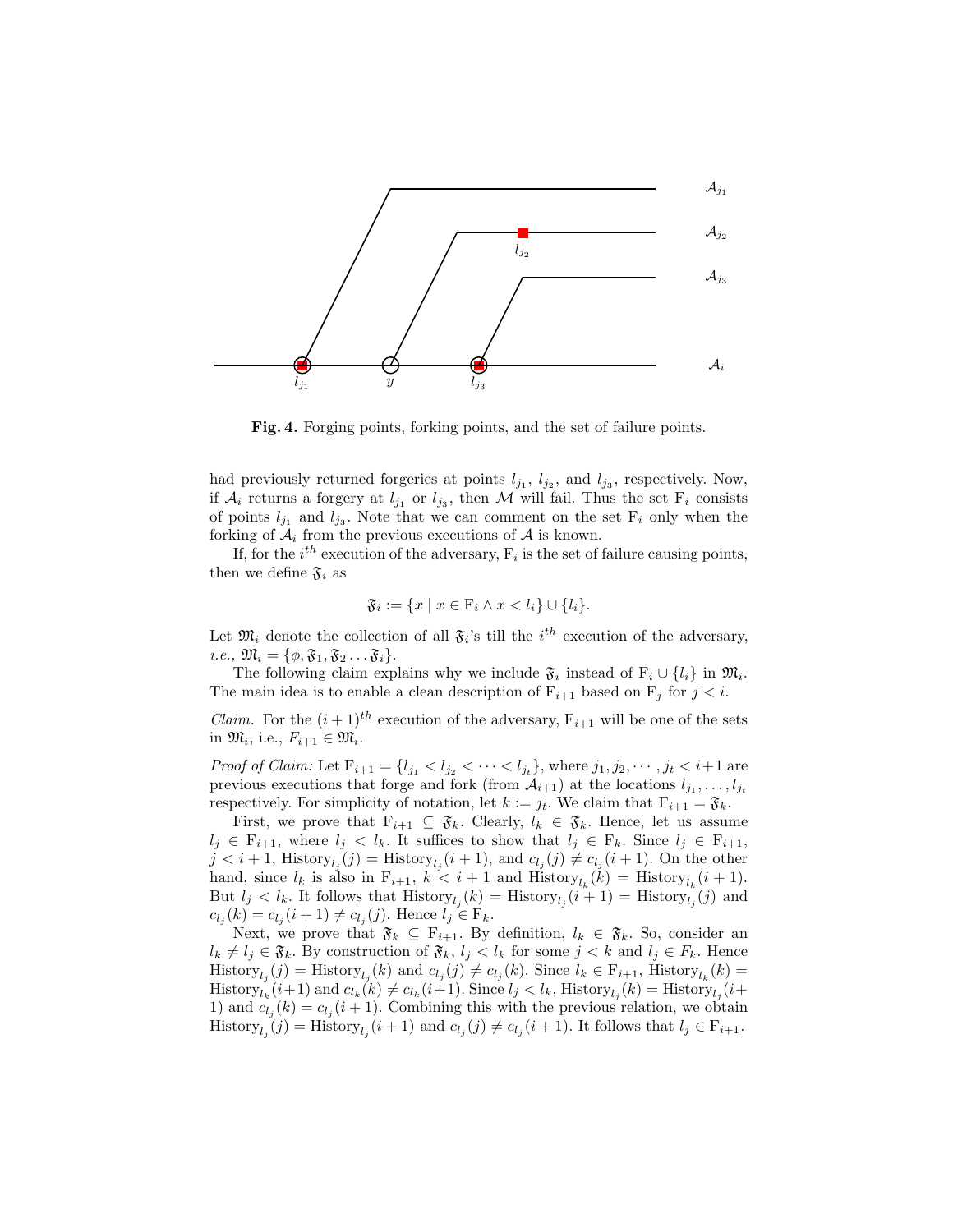This concludes the proof of the claim.

Clearly, the size of  $\mathfrak{F}_i$  can be at most one greater than the maximum of the sizes of all  $\mathfrak{F}_j$   $(1 \leq j < i)$  since  $|\mathfrak{F}_i| \leq |\mathbf{F}_i| + 1$  and  $|\mathbf{F}_i| \leq \max\{|\mathfrak{F}_j| : 1 \leq j \leq i-1\}.$ 

Thus, by construction,  $\mathfrak{F}_i$  are sets comprising of integers in increasing order. The size of a  $\mathfrak{F}_i$  increases only if it is the set of failure points for the current execution and the forgery point for this execution is greater than all elements in the set  $\mathfrak{F}_i$ . As the forgery point is randomly picked by M from the set  $[1, q_h]$ , the maximum of  $|\mathfrak{F}_i|$  is at most the length of a longest increasing sub-sequence in a random sequence of n distinct integers from [1,  $q_h$ ] (we may assume  $n \ll q_h$  as otherwise, we are already done). It is easy to see that any permutation of  $[n]$  is equally represented by the ordering on such a random sequence. Let  $\lambda_n$  denote the random variable denoting the length of a longest increasing subsequence in a random permutation of  $[n]$ . The following result due to Kerov and Versik (see Pilpel's paper [\[Pil90\]](#page-14-3)) will be useful.

# <span id="page-12-0"></span>**Theorem 2 (Kerov-Versik 1977).** For sufficiently large n,  $\mathbb{E}[\lambda_n] \leq 2\sqrt{n}$ .

We can now estimate  $Pr[C]$ . Clearly, C occurs if for at least one execution  $A_i$ , the forgery point  $l_i$  falls into the failure causing set of points  $F_i$ . Since  $l_i$  is chosen uniformly at random from  $[1..q_h]$ , we have  $Pr[C] \leq \sum_{i=1}^n |F_i|/q_h$ . Now,  $|F_i|$  is at most  $\max_{j=1}^{i-1} |\mathfrak{F}_j| \le \max_{j=1}^{n} |\mathfrak{F}_j|$ . For every *n*-sequence  $(l_i)$  from  $[1..q_h]^n$ ,  $\max_{j=1}^{n} |\mathfrak{F}_j|$  is upper bounded by the length of the longest subsequence in the corresponding permutation of [n]. Hence  $\mathbb{E}[\max_{j=1}^{n} |\mathfrak{F}_{j}|] \leq \mathbb{E}[\lambda_{n}]$ . Thus,

$$
\Pr[C] = \sum_{t=1}^{n} \Pr[C|\max_{j=1}^{n}|\mathfrak{F}_{j}| = t] \cdot \Pr[\max_{j=1}^{n}|\mathfrak{F}_{j}| = t]
$$
  
\n
$$
\leq \sum_{t=1}^{n} \sum_{i=1}^{n} \frac{|F_{i}| \text{ given } \max_{j=1}^{n}|\mathfrak{F}_{j}| = t}{q_{h}} \cdot \Pr[\max_{j=1}^{n}|\mathfrak{F}_{j}| = t]
$$
  
\n
$$
\leq \frac{n}{q_{h}} \sum_{t=1}^{n} t \Pr[\max_{j=1}^{n}|\mathfrak{F}_{j}| = t]
$$
  
\n
$$
\leq \frac{n}{q_{h}} \mathbb{E}[\max_{j=1}^{n}|\mathfrak{F}_{j}|] \leq \frac{n}{q_{h}} \mathbb{E}[\lambda_{n}]
$$
  
\n
$$
\leq \frac{2n^{3/2}}{q_{h}} \quad \text{using Theorem 2.}
$$

This completes the proof of Lemma [2.](#page-8-1) □

#### 3.4 Remarks on tightness of the lower bound

The adversary we have simulated in Section [3](#page-4-0) behaves randomly in the sense that the probability of a forgery being returned for any of the hash queries in a given execution is the same. It also has the property that the probability of success is uniformly distributed across all executions. For this restricted adversary we claim that the lower bound of  $q_h^{2/3}$  $h^{2/3}$  is indeed tight.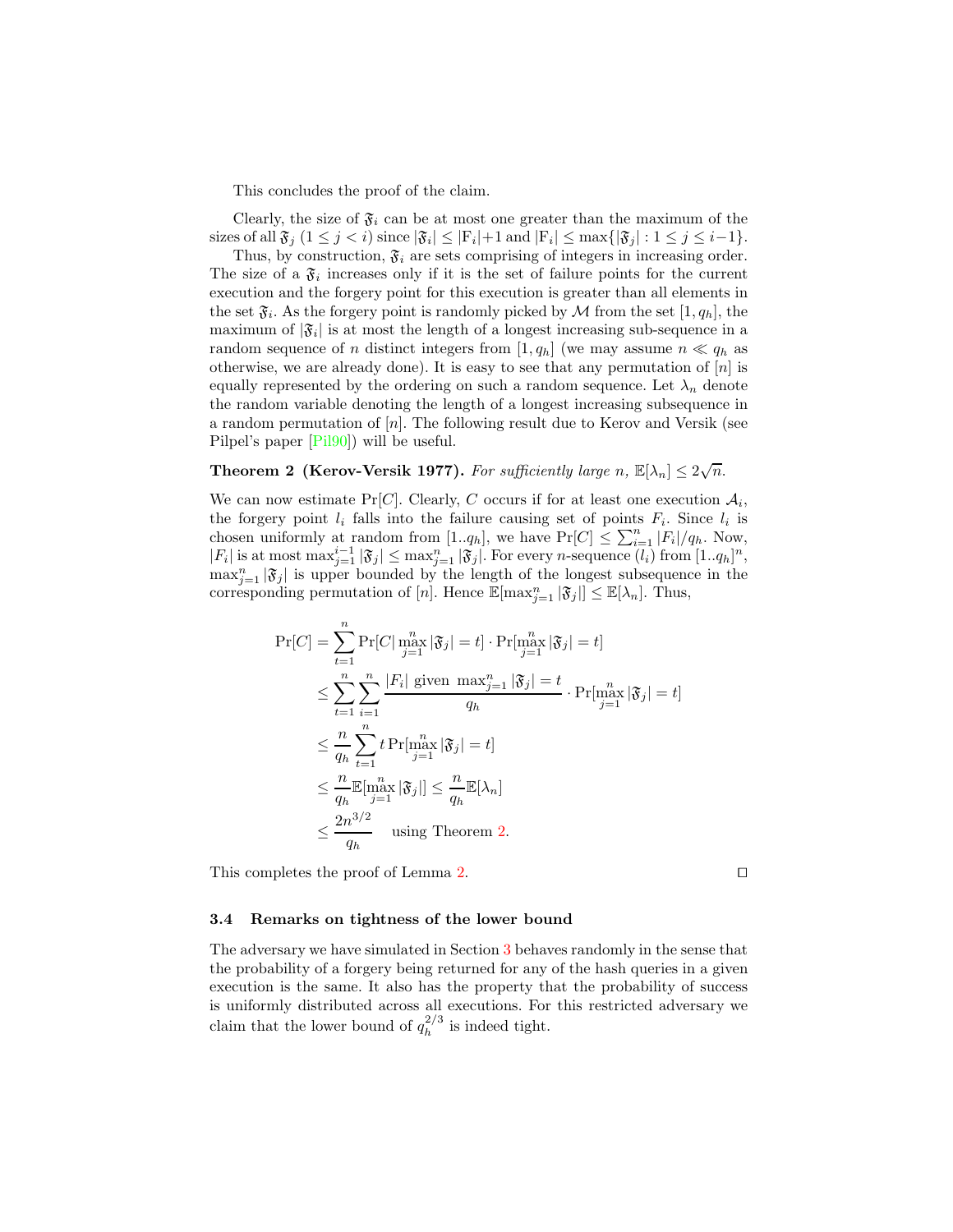To justify our claim we construct a reduction  $\mathcal R$  that, using the adversary  $\mathcal A$ (an  $(\varepsilon, \tau)$  UF-KOA 'uniform' adversary) breaks the Discrete Log problem. The reduction  $\mathcal R$  tries to obtain two forgeries on the same message  $m$  (under the same public key y) but for different values of the hash responses. The adversary  $A$ accepts  $(y, m, \varpi)$  as input and then makes queries to the hash oracle. We represent the sequence of responses given by the oracle by  $\boldsymbol{c} = \langle c_1(j), c_2(j), \ldots, c_{q_h}(j) \rangle$ and the subsequence of the first i responses by  $c_i = \langle c_1(j), c_2(j), \ldots, c_i(j) \rangle$ . The reduction R calls the adversary A with the same  $(y, m, \varpi)$  but different c. We define  $Ind(c)$  as the index of the hash query on which the forgery is returned by an execution of the adversary. We let  $Ind(c) = \infty$  in case the forgery is returned for a hash value never obtained by calling the hash oracle (or if  $A$  fails).

Let  $S = \{c \mid Ind(c) < \infty\}$  and  $S_i = \{c \mid Ind(c) = i\}$ . Then  $Pr[S] \ge$  $\varepsilon-\frac{1}{q-1}=\nu$ , as the probability that the adversary correctly guesses the hash value (without making the hash query) is  $\frac{1}{q-1}$ . Assuming that the adversary outputs its forgeries uniformly across the hash-query indices and its several executions *i.e.*  $Ind(c)$  is pseudo-random in c, we get  $Pr[\mathcal{S}_i] \ge \nu/q_h, \forall i \in [1, q_h].$ 

The reduction R divides the  $q_h$  hash query points into  $\lambda$  intervals of equal width  $q_h/\lambda$  as shown in Fig. [5.](#page-14-6) The circles represent the hash query points  $[1, q_h]$  at which an instance of execution of the adversary could return a forgery and  $\mathcal{K}_1, \mathcal{K}_2, \ldots, \mathcal{K}_\lambda$  are equal-sized partitions of these points. Then,  $Pr[Ind(c) \in$  $|\mathcal{K}_i| \geq \nu/\lambda, \forall i \in [1, \lambda]$ . R runs the adversary A in  $\lambda + 1$  phases. In phase 1, R invokes the adversary at most  $\lambda/\nu$  times (changing c each time) with the hope of getting a forgery in partition  $\mathcal{K}_1$  and moves to the next phase as soon as it gets the desired forgery. The probability of obtaining a forgery in the first interval in  $\lambda/\nu$  runs of A is  $1-(1-\nu/\lambda)^{\lambda/\nu} \geq 1-e^{-1}$ . Let  $c^{(1)}$  denote the set of hash responses for the successful execution in phase 1 and  $l_1$  be the index of the forgery for this execution. In case of success in phase  $1, R$  calls the adversary in phase 2 at most  $\lambda/\nu$  times with c's such that  $c_{l_1} = c_{l_1}^{(1)}$  $\binom{1}{l_1}$  is satisfied for all. Otherwise in case of failure in phase 1 ( $l_1 = \infty$ ), R executes the phase 2 in a similar fashion as phase 1 but hoping this time to get the forgery in the second partition  $\mathcal{K}_2$ . In general, in phase  $i$   $(i \in [2, \lambda])$ ,  $\mathcal{R}$  calls the adversary at most  $\lambda/\nu$ times with c's such that  $c_{l_j} = c_{l_j}^{(j)}$  $\binom{1}{l_j}$  (*l<sub>j</sub>* - index of hash query for the successful execution in the most recent successful phase (j) and  $c^{(j)}$  is the sequence of hash responses for that execution) with the hope of getting a forgery on some hash query  $l_i \in \mathcal{K}_i$ . The probability of getting a forgery in the interval  $\mathcal{K}_i$  is also  $1 - (1 - \nu/\lambda)^{\lambda/\nu} \ge 1 - e^{-1}$ . Hence, at the end of phase  $\lambda$ , R expects to have  $(1-e^{-1})\cdot \lambda$  forgeries in  $\frac{\lambda}{\nu}\cdot \lambda$  executions of the adversary A. Let the set of forgery points be *I*. In phase  $\lambda + 1$ , *R* runs the adversary *A* with *c*'s such that  $c_{l_j} = c_{l_j}^{(j)}$  $l_j^{(J)},$ where j,  $l_j$  are defined as before. Then,  $Pr[Ind(c) \in \mathcal{I}] \geq \nu \lambda (1 - e^{-1})/q_h$ . The number of executions required to get a forgery on one of the points in  $\mathcal I$  is  $q_h/(\nu\lambda(1-e^{-1}))$ , and this happens with a probability  $1-e^{-1}$ . The total number of required executions of A are  $\frac{\lambda^2}{\nu} + \frac{q_h}{\nu \lambda (1-e^{-1})}$ , which takes the optimal value for  $\lambda = \Theta(q_h^{1/3})$  $\ln^{1/3}$ ) for which the number of executions is  $\Omega(\frac{q_h^{2/3}}{\nu})$ . Thus at the end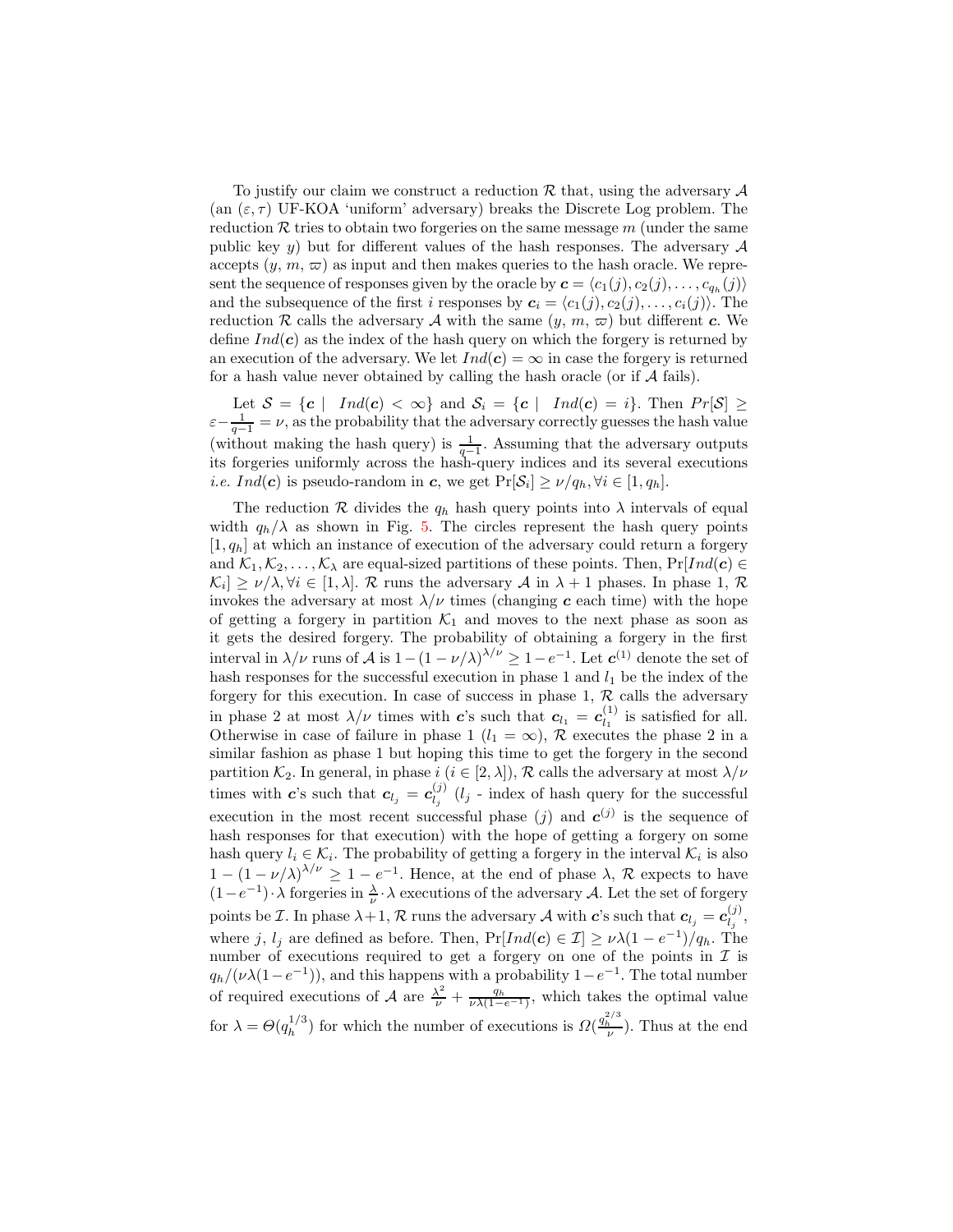of phase  $\lambda + 1$ , R obtains two forgeries  $(c_1, s_1)$  and  $(c_2, s_2)$  on the same message m under the same public key y and the same randomness  $k$  (see Definition [3\)](#page-3-0) but different hash responses  $c_1$  and  $c_2$ . If the reduction R uses the discrete-log challenge  $g^x$  as the public key in the above interactions, it can obtain x as  $\frac{s_1-s_2}{c_1-c_2}$ .



<span id="page-14-6"></span>Fig. 5. Dividing the hash query points into equal intervals of width  $q_h/\lambda$ .

#### <span id="page-14-4"></span>4 Conclusions and Open Problems

In this paper we improved the lower bound from  $q_h^{1/2}$  $n_h^{1/2}$  to  $q_h^{2/3}$  $h^{2/3}$  on the loss factor in a security reduction that converts a forgery attack on Schnorr signature scheme to an algorithm to the discrete log problems. This means that to achieve the same level of security as before, one needs to employ larger parameters than before. We also presented a new attack strategy for solving the discrete log problem using a restricted class of Schnorr signature forgers more efficiently. This attack strategy indicates that the lower bound  $q_h^{2/3}$  $h_h^{2/3}$  is tight for the restricted adversary we simulate. Since the lower bound proof relies on the n-DL assumption and restricts itself to algebraic reductions, the gap between the lower bound of  $q_h^{2/3}$ h and the upper bound of  $q_h$  may in some sense be inevitable.

One of the most interesting open problems is to prove that the lower bound of  $q_h^{2/3}$  $h_h^{2/3}$  is tight for a general adversary. Another major open question is to understand relationship between the DL problem and the n-DL problem.

#### <span id="page-14-1"></span>References

- BR93. M. Bellare and P. Rogaway, Random oracles are practical: A paradigm for designing efficient protocols, CCS '93: Proceedings of the 1st ACM Conference on Computer and Communications Security, ACM Press, 1993, pp. 62– 73.
- <span id="page-14-5"></span><span id="page-14-2"></span>BV98. D. Boneh and R. Venkatesan, Breaking RSA may not be equivalent to factoring, EUROCRYPT '98, 1998, pp. 59–71.
- MvOV96. A. J. Menezes, P. C. van Oorschot, and S. Vanstone, Handbook of Applied Cryptography, CRC Press, 1996.
- <span id="page-14-3"></span>Pil90. S. Pilpel, Descending subsequences of random permutations, J. Comb. Theory Ser. A 53 (1990), no. 1, 96–116.
- <span id="page-14-0"></span>PS96. D. Pointcheval and J. Stern, Security proofs for signature schemes, EURO-CRYPT '96, vol. 1070, LNCS, 1996, pp. 387+.